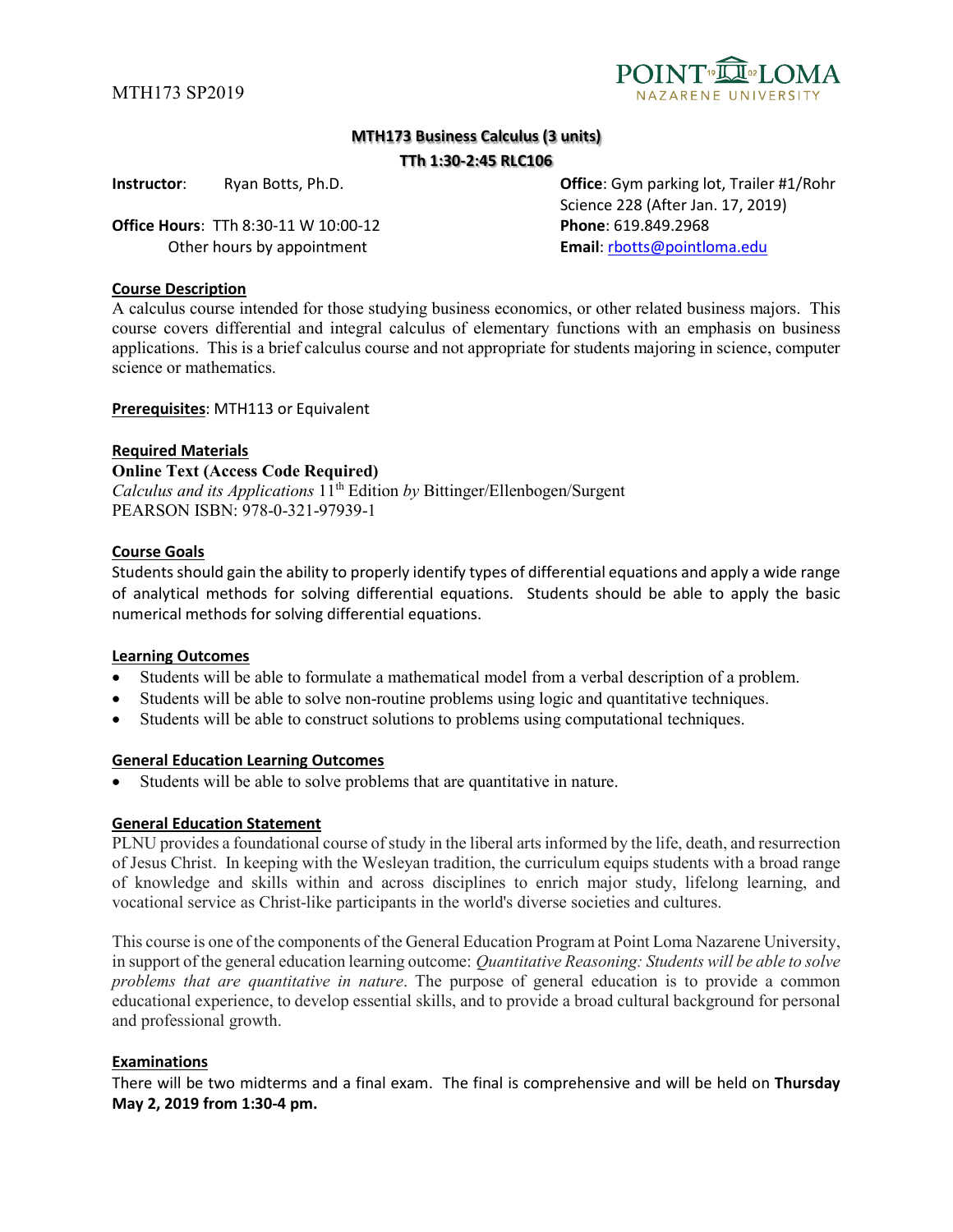# **Missed Exam Policy**

No examination shall be missed without prior consent or a well-documented emergency beyond your control. A score of zero will be assigned for an examination that is missed without prior consent or a welldocumented emergency beyond your control.

There is no make-up for the Final Exam. Tests and the final exam will include problems and questions over material assigned in the text, readings and handouts, as well as material presented in class.

#### **Grading Policies**

Grades will be weighted in the following manner:

| <b>Grade Distribution</b> |         |
|---------------------------|---------|
| Two Tests at 23% each     | 46%     |
| Final Exam                | 30%     |
| Quizzes                   | 8%      |
| Online Homework           | 8%      |
| Written Homework          | $8\%$   |
| Total                     | $100\%$ |

Approximate minimal percentages required to obtain a given grade are:

| Grading Scale in percentages | IА         |                                                                                                                                                                                                                                  |                             |            |
|------------------------------|------------|----------------------------------------------------------------------------------------------------------------------------------------------------------------------------------------------------------------------------------|-----------------------------|------------|
|                              |            | (87.5, 90)                                                                                                                                                                                                                       | (77.5, 80)                  | (67.5, 70) |
|                              |            | $\left  \begin{bmatrix} 92.5, 100 \end{bmatrix} \right  \left  \begin{bmatrix} 82.5, 87.5 \end{bmatrix} \right  \left  \begin{bmatrix} 72.5, 77.5 \end{bmatrix} \right  \left  \begin{bmatrix} 62.5, 67.5 \end{bmatrix} \right $ |                             |            |
|                              | (90, 92.5) | (80, 82.5)                                                                                                                                                                                                                       | $\left  \right $ [70, 72.5) | (60, 62.5) |

- **Late work**. A written assignment or computer assignment is late if it is not received at the beginning of class on the due date. Late work will not be accepted unless prior arrangements or a documented emergency has been recorded. All late work (exams, homework or projects) will receive no credit.
- **Incomplete grade:** Incompletes will only be assigned in extremely unusual circumstances. You may request a grade of I (incomplete) only if you are having a passing grade an at least 70% of the course work is completed.

#### **University Mission**

Point Loma Nazarene University exists to provide higher education in a vital Christian community where minds are engaged and challenged, character is modeled and formed, and service is an expression of faith. Being of Wesleyan heritage, we strive to be a learning community where grace is foundational, truth is pursued, and holiness is a way of life.

#### **Department Mission**

The Mathematical, Information, and Computer Sciences department at Point Loma Nazarene University is committed to maintaining a curriculum that provides its students with the tools to be productive, the passion to continue learning, and Christian perspectives to provide a basis for making sound value judgments.

#### **Attendance**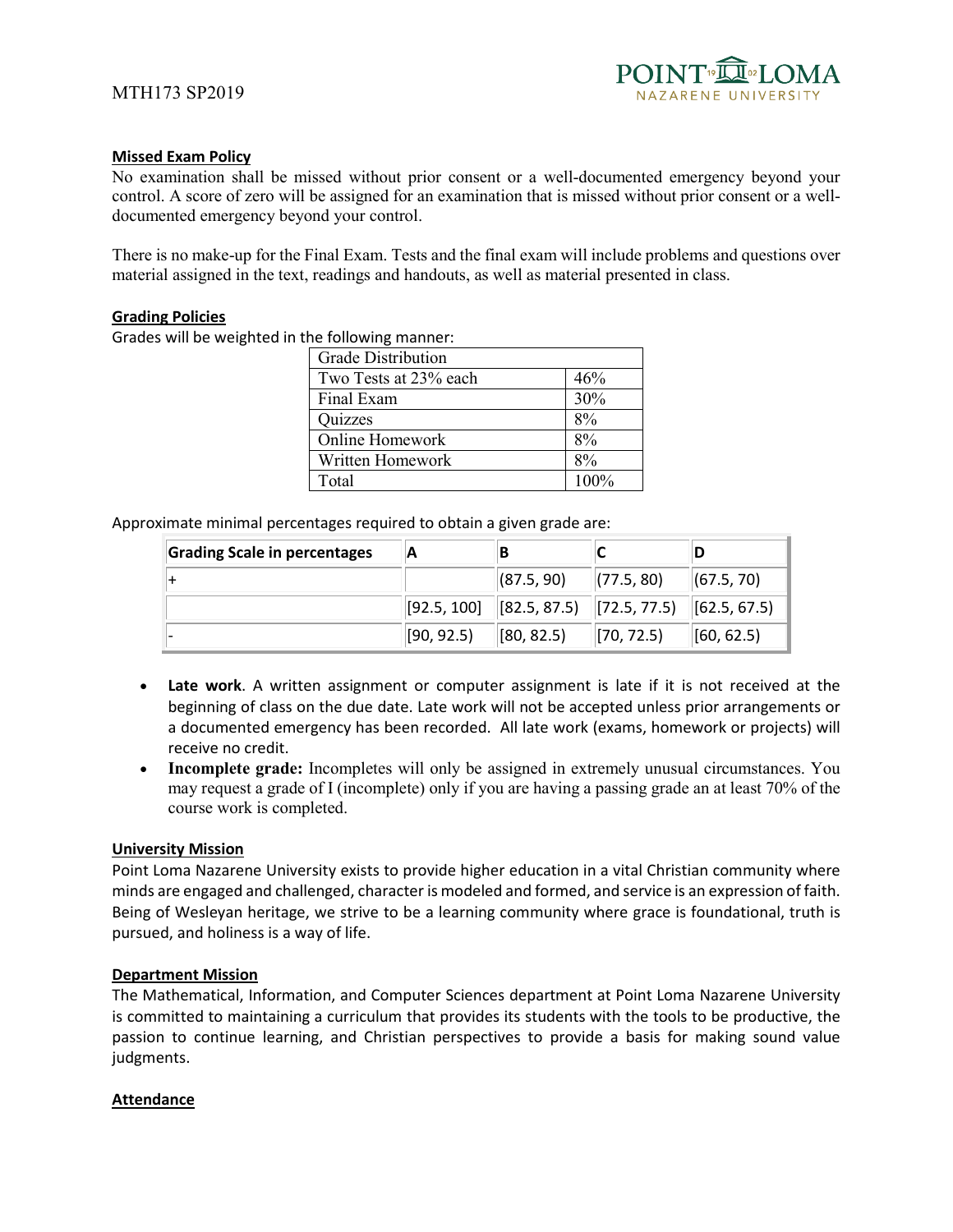# MTH173 SP2019



Attendance is expected at each class session. In the event of an absence you are responsible for the material covered in class and the assignments given that day.

Regular and punctual attendance at all classes is considered essential to optimum academic achievement. If the student is absent from more than 10 percent of class meetings, the faculty member can file a written report which may result in de-enrollment. If the absences exceed 20 percent, the student may be deenrolled without notice until the university drop date or, after that date, receive the appropriate grade for their work and participation. See [Academic Policies](http://catalog.pointloma.edu/content.php?catoid=18&navoid=1278) in the Undergraduate Academic Catalog.

# **Class Enrollment**

It is the student's responsibility to maintain his/her class schedule. Should the need arise to drop this course (personal emergencies, poor performance, etc.), the student has the responsibility to follow through (provided the drop date meets the stated calendar deadline established by the university), not the instructor. Simply ceasing to attend this course or failing to follow through to arrange for a change of registration (drop/add) may easily result in a grade of F on the official transcript.

# **Academic Accommodations**

While all students are expected to meet the minimum standards for completion of this course as established by the instructor, students with disabilities may require academic adjustments, modifications or auxiliary aids/services. At Point Loma Nazarene University (PLNU), these students are requested to register with the Disability Resource Center (DRC), located in the Bond Academic Center. [\(DRC@pointloma.edu](mailto:DRC@pointloma.edu) or 619-849-2486). The DRC's policies and procedures for assisting such students in the development of an appropriate academic adjustment plan (AP) allows PLNU to comply with Section 504 of the Rehabilitation Act and the Americans with Disabilities Act. Section 504 (a) prohibits discrimination against students with special needs and guarantees all qualified students equal access to and benefits of PLNU programs and activities. After the student files the required documentation, the DRC, in conjunction with the student, will develop an AP to meet that student's specific learning needs. The DRC will thereafter email the student's AP to all faculty who teach courses in which the student is enrolled each semester. The AP must be implemented in all such courses.

If students do not wish to avail themselves of some or all of the elements of their AP in a particular course, it is the responsibility of those students to notify their professor in that course. PLNU highly recommends that DRC students speak with their professors during the first two weeks of each semester about the applicability of their AP in that particular course and/or if they do not desire to take advantage of some or all of the elements of their AP in that course.

#### **Academic Honesty**

Students should demonstrate academic honesty by doing original work and by giving appropriate credit to the ideas of others. Academic dishonesty is the act of presenting information, ideas, and/or concepts as one's own when in reality they are the results of another person's creativity and effort. A faculty member who believes a situation involving academic dishonesty has been detected may assign a failing grade for that assignment or examination, or, depending on the seriousness of the offense, for the course. Faculty should follow and students may appeal using the procedure in the university Catalog. See [Academic Policies](http://catalog.pointloma.edu/content.php?catoid=18&navoid=1278) for definitions of kinds of academic dishonesty and for further policy information.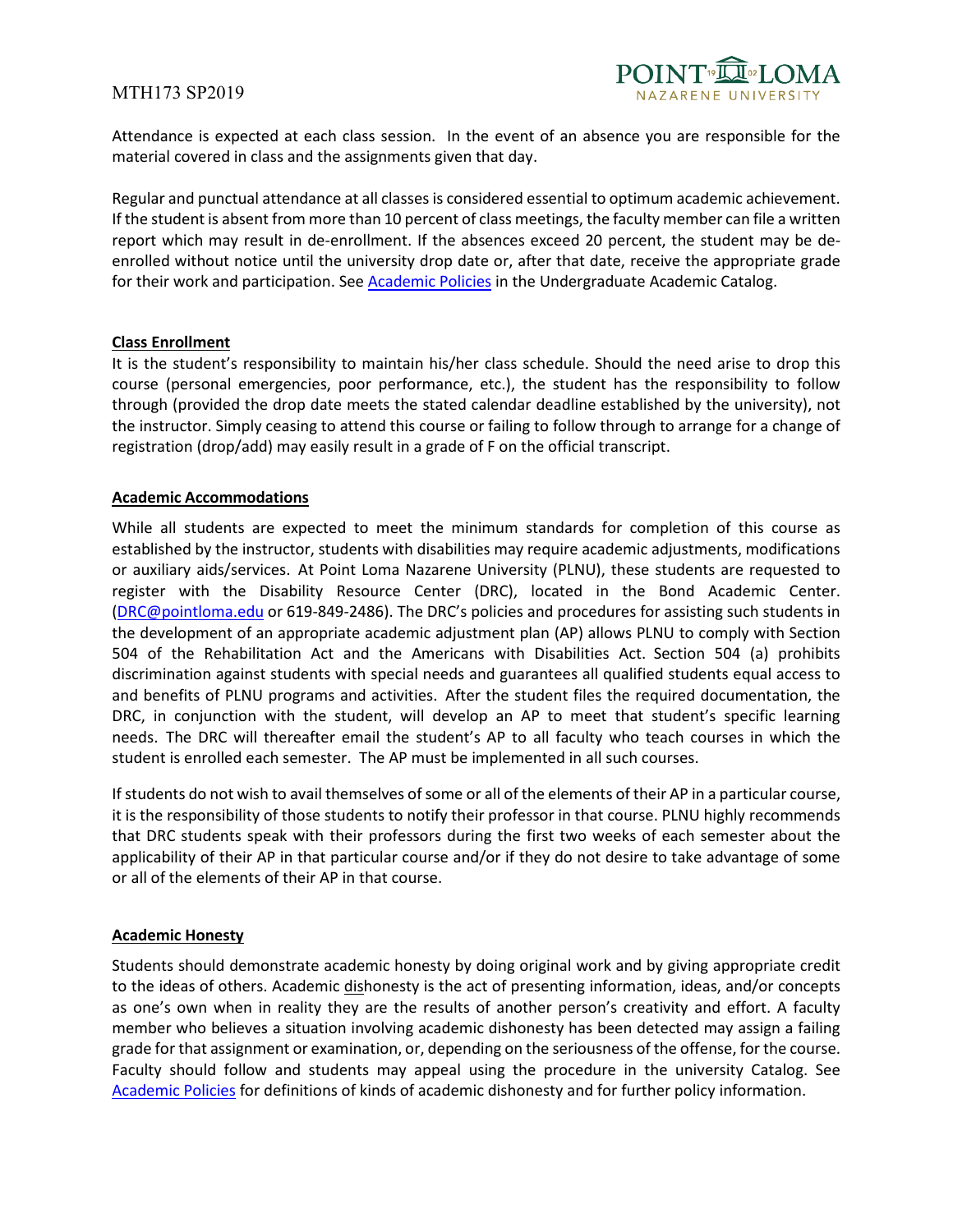

#### **Final Exam Thursday May 2, 2019 from 1:30-4 pm**

The final exam date and time is set by the university at the beginning of the semester and may not be changed by the instructor. This schedule can be found on the university website and in the course calendar. No requests for early examinations will be approved. Only in the case that a student is required to take three exams during the same day of finals week, is an instructor authorized to consider changing the exam date and time for that particular student.

#### **Copyright Protected Materials**

Point Loma Nazarene University, as a non-profit educational institution, is entitled by law to use materials protected by the US Copyright Act for classroom education. Any use of those materials outside the class may violate the law.

#### **Credit Hour**

In the interest of providing sufficient time to accomplish the stated course learning outcomes, this class meets the PLNU credit hour policy for a 3 unit class delivered over 15 weeks. Specific details about how the class meets the credit hour requirements can be provided upon request.

| M              | T                           | W       | <b>Th</b>        | F                       |
|----------------|-----------------------------|---------|------------------|-------------------------|
| 1/7/19         | 1/8/19                      | 1/9/19  | 1/10/19          | 1/11/19                 |
|                | No Class                    |         | Sec. 1.1 and 1.2 |                         |
| 1/14/19        | 1/15/19                     | 1/16/19 | 1/17/19          | 1/18/19                 |
| <b>MLK Day</b> | Sec. 1.3<br>WHW 1 Due       |         | Sec. 1.4 & 1.5   | OHW 1 Due               |
| 1/21/19        | 1/22/19                     | 1/23/19 | 1/24/19          | 1/25/19                 |
|                | Sec. 1.6<br>WHW 2 Due       |         | Sec. 1.7         | Quiz 1 Due<br>OHW 2 Due |
| 1/28/19        | 1/29/19                     | 1/30/19 | 1/31/19          | 2/1/19                  |
|                | Sec. 2.1 & 2.2<br>WHW 3 Due |         | Sec. 2.4 & 2.5   | Quiz 2 Due<br>OHW 3 Due |
| 2/4/19         | 2/5/19                      | 2/6/19  | 2/7/19           | 2/8/19                  |
|                | Sec. 2.6 & 2.7<br>WHW 4 Due |         | Sec. 2.8         | Quiz 3 Due<br>OHW 4 Due |
| 2/11/19        | 2/12/19                     | 2/13/19 | 2/14/19          | 2/15/19                 |
|                | <b>Revew</b><br>WHW 5 Due   |         | Exam I           | Quiz 4 Due<br>OHW 5 Due |
| 2/18/19        | 2/19/19                     | 2/20/19 | 2/21/19          | 2/22/19                 |
|                | Sec. 3.1                    |         | Sec. 3.2         | Quiz 5 Due              |
| 2/25/19        | 2/26/19                     | 2/27/19 | 2/28/19          | 3/1/19                  |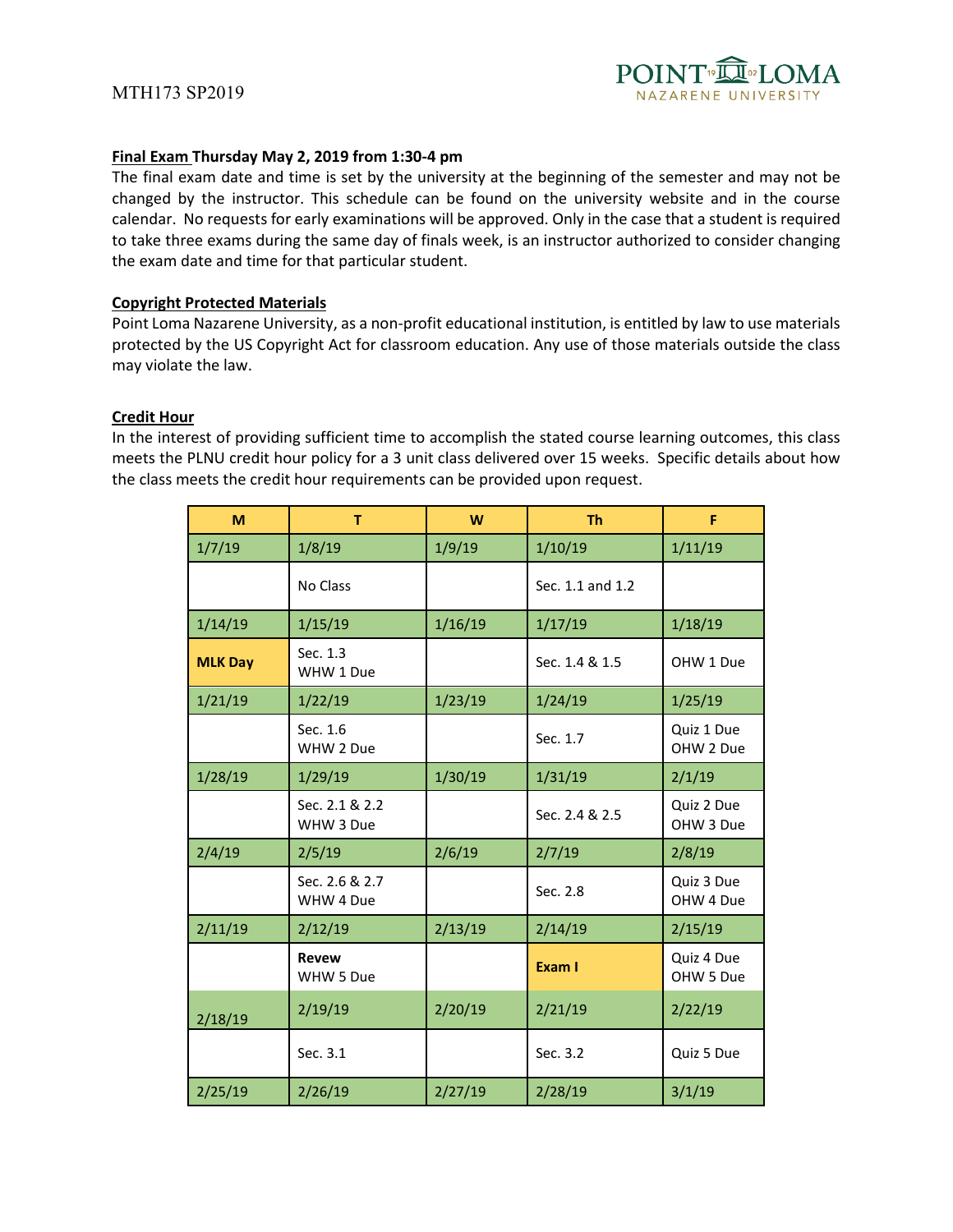

|         | Sec. 3.3<br>WHW 6 Due        |                     | Sec. 3.4                     | OHW 6 Due                 |
|---------|------------------------------|---------------------|------------------------------|---------------------------|
| 3/4/19  | 3/5/19                       | 3/6/19              | 3/7/19                       | 3/8/19                    |
|         |                              | <b>Spring Break</b> |                              |                           |
| 3/11/19 | 3/12/19                      | 3/13/19             | 3/14/19                      | 3/15/19                   |
|         | Sec. 3.4<br>WHW 7 Due        |                     | Sec. 3.5                     | Quiz 6 Due<br>OHW 7 Due   |
| 3/18/19 | 3/19/19                      | 3/20/19             | 3/21/19                      | 3/22/19                   |
|         | Sec. 3.6<br>WHW 8 Due        |                     | Sec. 4.1                     | Quiz 7 Due<br>OHW 8 Due   |
| 3/25/19 | 3/26/19                      | 3/27/19             | 3/28/19                      | 3/29/19                   |
|         | Sec. 4.2<br>WHW 9 Due        |                     | Sec. 4.3                     | Quiz 8 Due<br>OHW 9 Due   |
| 4/1/19  | 4/2/19                       | 4/3/19              | 4/4/19                       | 4/5/19                    |
|         | Sec. 4.4<br>WHW 10 Due       |                     | Sec. 4.5                     | Quiz9 Due<br>OHW 10 Due   |
| 4/8/19  | 4/9/19                       | 4/10/19             | 4/11/19                      | 4/12/19                   |
|         | <b>Review</b><br>WHW 11 Due  |                     | <b>Exam II</b>               | Quiz 10 Due<br>OHW 11 Due |
| 4/15/19 | 4/16/19                      | 4/17/19             | 4/18/19                      | 4/19/19                   |
|         | Sec. 4.6                     |                     | <b>Easter Recess</b>         | Quiz 11 Due               |
| 4/22/19 | 4/23/19                      | 4/24/19             | 4/25/19                      | 4/26/19                   |
|         | Sec. 5.1 & 5.2<br>WHW 12 Due |                     | <b>Finance Activity</b>      | OHW 12 Due<br>Quiz 11 Due |
| 4/29/19 | 4/30/19                      | 5/1/19              | 5/2/19                       | 5/3/19                    |
|         | Quiz 12 Due<br>OHW 13 Due    |                     | <b>FINAL</b><br>1:30-4:00 pm |                           |

# Homework Problem List

| Homework   Sections |          | Problems                     |
|---------------------|----------|------------------------------|
|                     |          | $1.1 \mid 73, 81, 82$        |
|                     | $1.2$ 73 |                              |
|                     |          | 1.3   28, 29, 30, 33, 44, 45 |